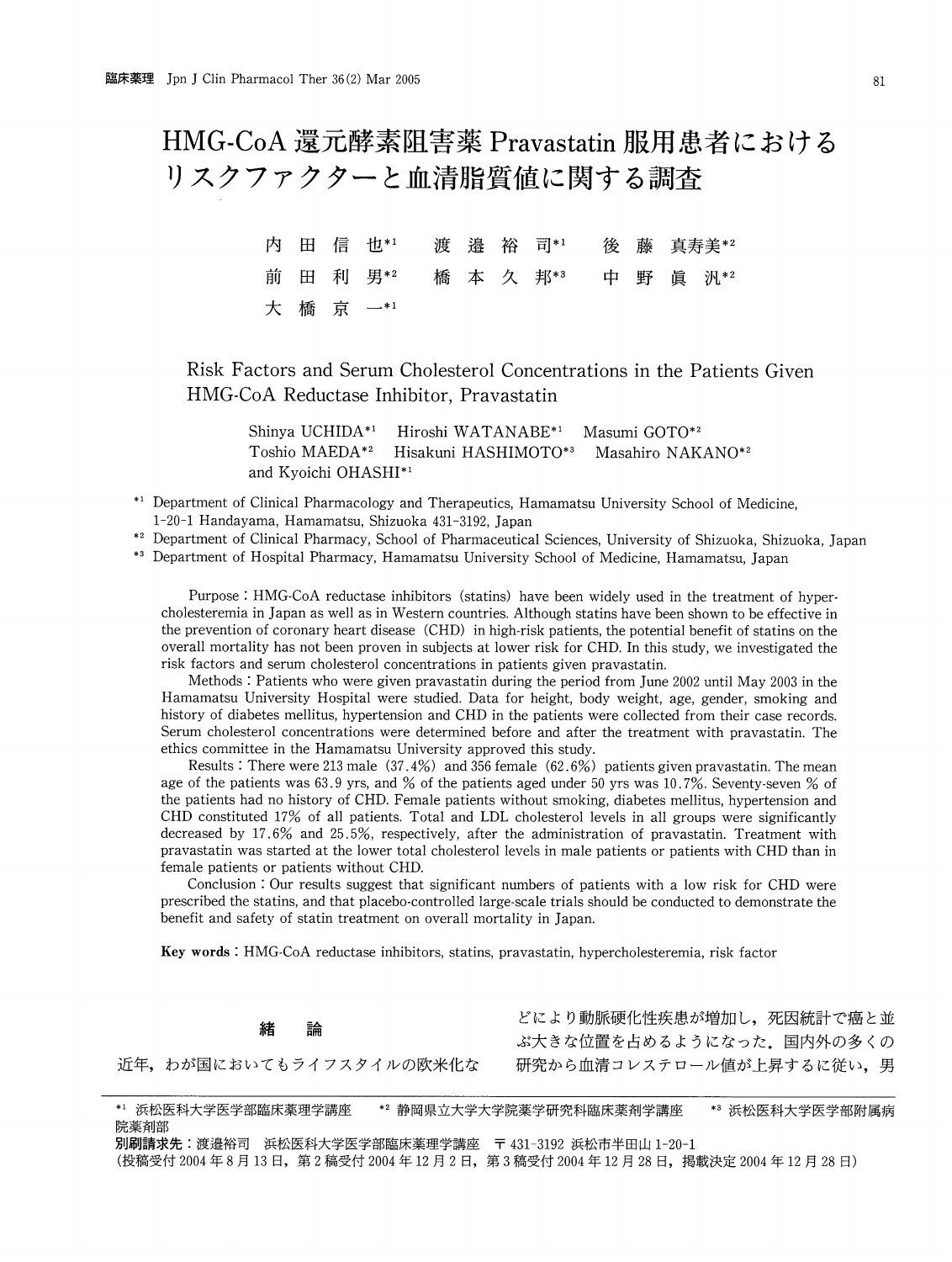|                                                       | Male            | Female          | Total           |
|-------------------------------------------------------|-----------------|-----------------|-----------------|
| Number of patients                                    | 213(37.4%)      | 356 (62.6%)     | 569 (100%)      |
| Age [years]                                           | $63.2 \pm 11.6$ | 64.2 $\pm$ 12.2 | 63.9 $\pm$ 12.0 |
| Height [cm]                                           | $164.3 \pm 6.2$ | $151.8 \pm 6.1$ | $156.5 \pm 6.1$ |
| Weight [kg]                                           | $63.2 \pm 10.0$ | $52.0 \pm 8.9$  | $56.2 \pm 9.3$  |
| Periods for the treatment<br>with pravastatin [month] | $48.9 \pm 40.4$ | $59.5 \pm 46.5$ | $55.5 \pm 44.6$ |
| Smoking                                               | 63 (11.1%)      | $31(5.4\%)$     | 94 (16.5%)      |
| Risk factors                                          |                 |                 |                 |
| Coronary heart disease                                | $80(14.1\%)$    | $52(9.1\%)$     | 132(23.2%)      |
| Diabetes mellitus                                     | 73 (12.8%)      | 126 (22.1%)     | 199 (34.9%)     |
| Hypertension                                          | 141 (24.8%)     | 206(36.2%)      | $347(61.0\%)$   |

Table 1 Demographic characteristics of the patients treated with pravastatin at the point of the survey

Values are numbers of patients (% of all patients (n=569)), or mean  $\pm$  SD.

女を問わず虚血性心疾患発症リスクは増加することが 示され<sup>1~3)</sup>, 高コレステロール血症治療の重要性がま すます高まっている。高コレステロール血症に対する 薬物療法の選択肢はいくつかあるが、なかでも3hydroxy-3-methylglutaryl-coenzyme A(HMG-CoA)還元酵素阻害薬(スタチン)は強力な LDL コ レステロール (LDL-C) 低下作用を有することから, 現在第一選択薬として用いられている。欧米諸国を中 心に行われた多くの大規模臨床試験では、虚血性心疾 患患者を対象とした二次予防試験だけでなく、虚血性 心疾患既往歴のない一次予防の場合においても、スタ チンによる LDL-C の低下が心血管イベントの発生率 や虚血性心疾患死亡率、さらに総死亡率を低下させる ことが示されている4~6).

一方, わが国では虚血性心疾患の発生率が欧米諸国 の1/4から1/10と低いことが知られている<sup>7</sup>.さら に遺伝的素因やライフスタイルも欧米諸国のそれらと 異なることから、欧米諸国における大規模試験の結果 を日本人にそのまま適応できるかどうか疑問視する意 見もある8).

わが国においては1989年に pravastatin が発売さ れて以来、数種のスタチンが臨床適用され、多くの患 者に投与されている。しかしわが国においてスタチン がどのような背景を持つ患者に使用されているかを実 態調査した報告はほとんどない。スタチンの適正使用 を推進するためにも、スタチン使用の実態を把握する ことは重要である。本研究では、浜松医科大学附属病 院において pravastatin を投与されている患者を対象 とし、リスクファクター(年齢,性,喫煙習慣,糖尿 病, 高血圧, 虚血性心疾患の既往) および pravastatin服用前後の血清脂質値を調査した.



方 法

浜松医科大学附属病院において2002年6月から 2003年5月の間に pravastatin (メバロチン®)を投 与された全患者(581例)中,カルテおよび病院オーダ リングシステムを調査しえた 569 例を対象とした。調 査期間 (2003年6月~2003年8月) 中の pravastatin 最終投与日における対象患者の身長、体重、年齢と喫 煙歴ならびに虚血性心疾患、糖尿病および高血圧の既 往の有無について調査した。さらに pravastatin 服用 前と調査時における血清脂質値が調査可能であった 478例において総コレステロール (TC), HDL コレ ステロール (HDL-C), LDL コレステロール (LDL-C) およびトリグリセリド (TG) を調査した. Pravastatin服用前かつ調査時の臨床検査値をカルテないし オーダリングシステム上から調査することが可能で あった症例においては、アスパラギンアミノトランス フェラーゼ (AST), アラニンアミノトランスフェ ラーゼ (ALT), クレアチンキナーゼ (CK), 血清ク レアチニン (s-Cre), 血液尿素窒素 (BUN), 随時血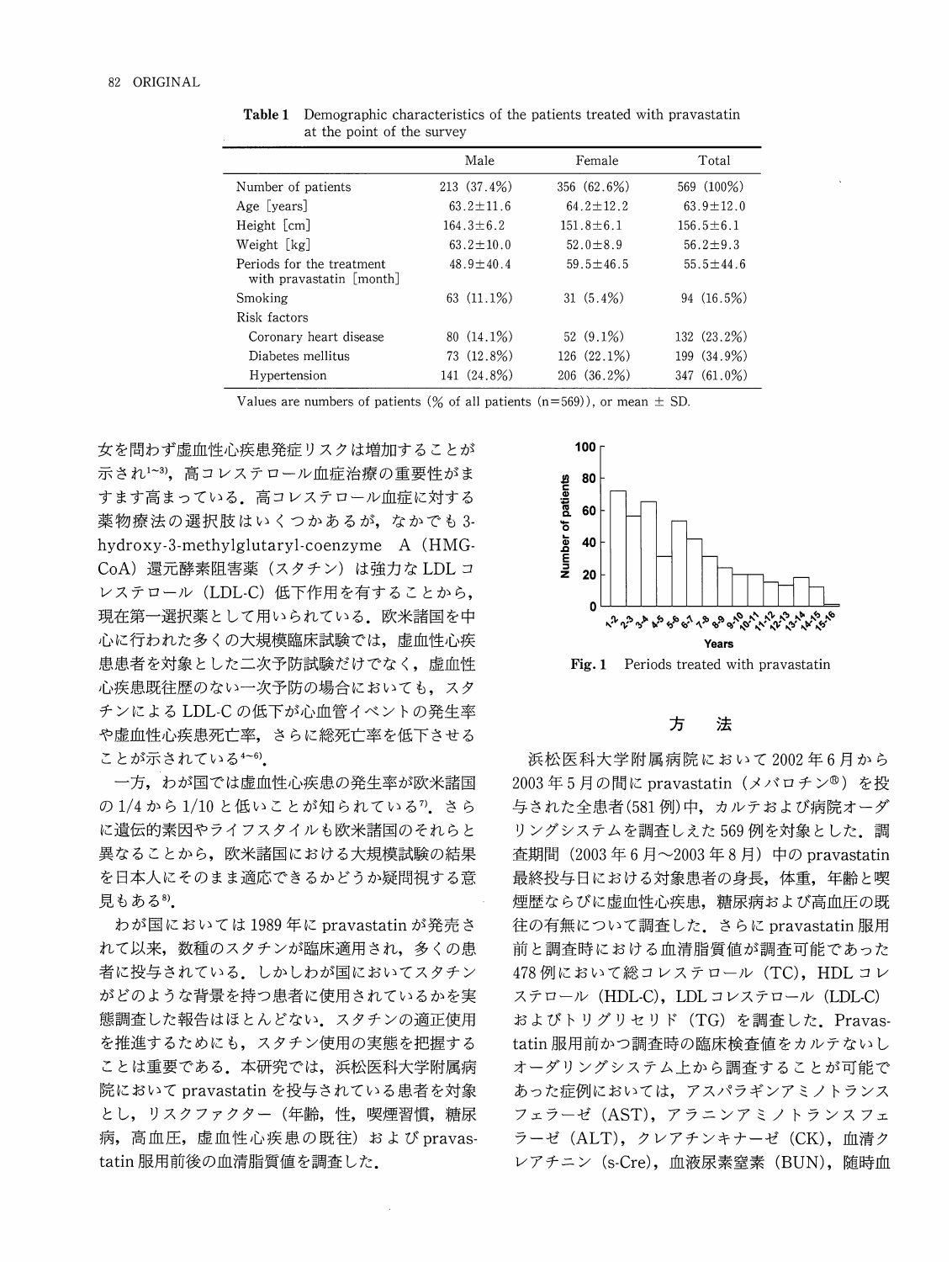

Fig. 2 Number of male (A) and female (B) patients with coronary heart disease (CHD,  $\blacksquare$ ) or without CHD ( $\Box$ )





糖(BS) およびヘモグロビン $A_{1c}$  (Hb $A_{1c}$ ) につい ても調査した。データは平均値±標準偏差で表示し た. 統計学的解析は Student's t-test を用い, 危険率 5%未満を有意差ありと判定した。本研究は浜松医科 大学倫理委員会の承認の下に施行した。

#### 成 績

調査した患者のうち男性は 213例 (37.4%), 女性 は356例 (62.6%)であり, 女性患者が男性患者の 1.7倍を占めた。対象患者の年齢は63.9±12.0歳で あり男女間に有意な差異は認められなかった (Table 1). 対象患者における pravastatin 服用期間 は1年以内の頻度が最も高く経時的に減少する傾向が 認められた (Fig.1). また平均服用期間は55.5± 44.6月であった。対象患者の既往歴では高血圧が最 も多く全体の61.0%であった。次いで糖尿病が 34.9%, 虚血性心疾患が23.2%, 喫煙が16.5%で あった (Table 1). 対象患者の年齢分布では男女と もに65歳から69歳にピークが認められ、49歳以下 の患者は全体の10.7%であった。虚血性心疾患の既 往のある患者は男性では40歳から認められたのに対 し, 女性では 55 歳からであった (Fig. 2).

虚血性心疾患の既往の有無について調べたところ, 男性患者の37.6% (全体の14.1%) と女性患者の 14.6% (全体の9.1%)では虚血性心疾患の既往を有 していた。すなわち全対象患者の23.2%が二次予防 目的のスタチン使用であった (Table 1). 一方, 全 対象患者のうち22%においては、虚血性心疾患の既 往がなく、かつ喫煙歴、糖尿病、高血圧のいずれも有 していなかった。その中で女性患者は97例 (17.1%) を占めた (Fig. 3).

Pravastatin服用開始前後における血清脂質値の調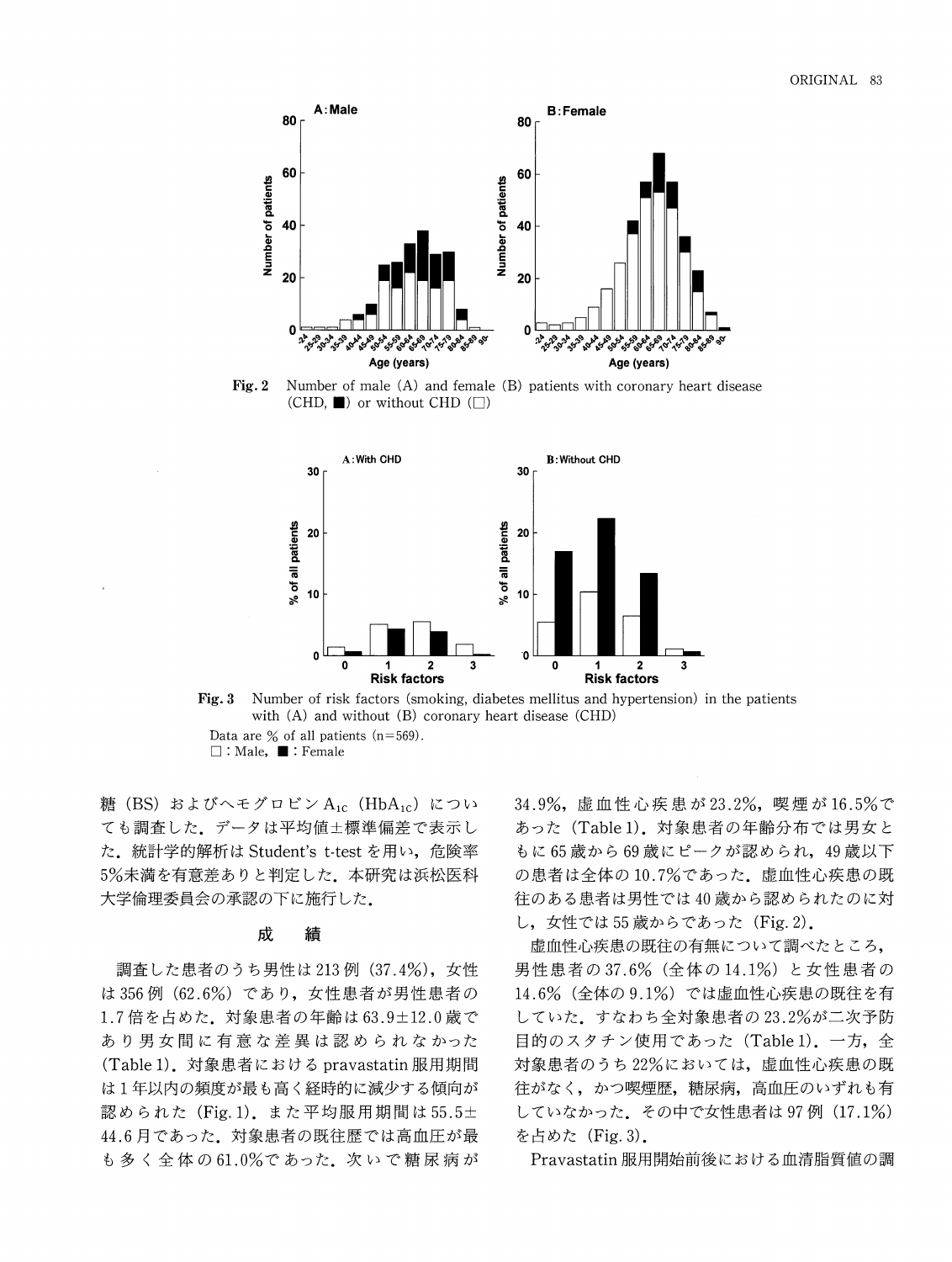

**Fig. 4** Lipid profiles in the patients before  $(\Box)$  and after  $(\blacksquare)$  the treatment with pravastatin TC: Total cholesterol, LDL-C: LDL cholesterol, HDL-C: HDL cholesterol, TG: triglyceride, \*\*\* p < 0.001

査によると, 対象患者の TC は 255±41 mg/dL から 210±34 mg/dLへと17.6%有意に低下した. 同様に LDL-C および TG はそれぞれ 25.5%および 18.7%有 意に減少した。一方 HDL-C は8.7%有意に増加した (Fig. 4). さらに対象患者を性別および虚血性心疾患 の既往によって層別化したところ, TC, LDL-C およ び TG は性別および虚血性心疾患の既往にかかわら ずいずれの群においても有意に低下した (Fig.5). また HDL-C は女性で心血管疾患の既往がある群を除 き有意に増加した。さらに男女ともに虚血性心疾患の 既往がある群では既往なし群に比べ、また虚血性心疾 患の既往にかかわらず、女性に比べ男性においてより 低い TC レベルから pravastatin の投与が開始されて いた $(Fig.5A)$ .

Table 2に pravastatin 服用患者における服用開始 前および服用後の臨床検査値を、糖尿病既往あり群と なし群に分けて示した。糖尿病既往なし群では、いず れの検査値においても服用前後で有意な差は認められ なかった. 一方, 糖尿病既往あり群では pravastatin 服用後では, BUN および s-Cre は有意に高値を, HbA<sub>1c</sub>は有意に低値を示した.

#### 考 察

本研究では、わが国においてスタチンがどのような 背景を持つ患者に使用されているかを推測する目的 で,浜松医科大学附属病院において pravastatin を投 与されている患者の背景を調査し、さらに本薬剤が血 清脂質値に及ぼす影響について検討した。

今回は pravastatin 服用患者の 569 症例の背景につ いて調査した。この症例数は浜松医科大学附属病院に おける pravastatin 処方数の 98%にあたる. 今回の 対象患者において虚血性心疾患既往歴のある患者は全 体の23%のみであった。現在までに行われている大 規模臨床試験から、虚血性心疾患の二次予防における スタチン投与の有用性は明確に示されているが、一次 予防の場合には二次予防の場合に比べその有用性が低 くなることが知られている<sup>4</sup>。今回の調査から、わが 国におけるスタチン投与患者の多くが、比較的有用性 の低いと考えられる一次予防であると推察された。ま た女性で虚血性心疾患、糖尿病、高血圧の既往および 喫煙歴のない患者が全体の17%占めていた。虚血性 心疾患に対するスタチン投与の有用性は、患者のベー スラインリスクに依存することが明らかにされてお り<sup>9</sup>,虚血性心疾患の絶対リスクが欧米諸国に比べ低 いわが国において一次予防、とくに高コレステロール 血症のみを有する女性患者など、低リスク群に対する スタチンの有用性は十分に証明されているとは言えな い。今後EBMの観点からも医療経済的な視点から も、日本人におけるスタチン投与の有用性の検証が必 要であると思われる.

今回の対象患者のうち 478症例(全症例の84%) において、pravastatin 開始および調査時の血清脂質 値が調査可能であった. Pravastatin 開始時の TC お よび LDL-C はそれぞれ 255 mg/dL および 162 mg/ dL であった。この値は欧米および日本で行われた大 規模臨床試験でのスタチン開始時での値とほぼ同値か やや低い値である4~6,10~12). 今回, pravastatinの投 与によって TC は 18%, LDL-C は 26%有意に低下し た. Pravastatinを用いた大規模臨床試験における TCおよび LDL-C の低下率はそれぞれ 20%および 25%程度であることから5,6,11,12), それらの試験同様, 本研究結果は pravastatin の良好なコレステロール低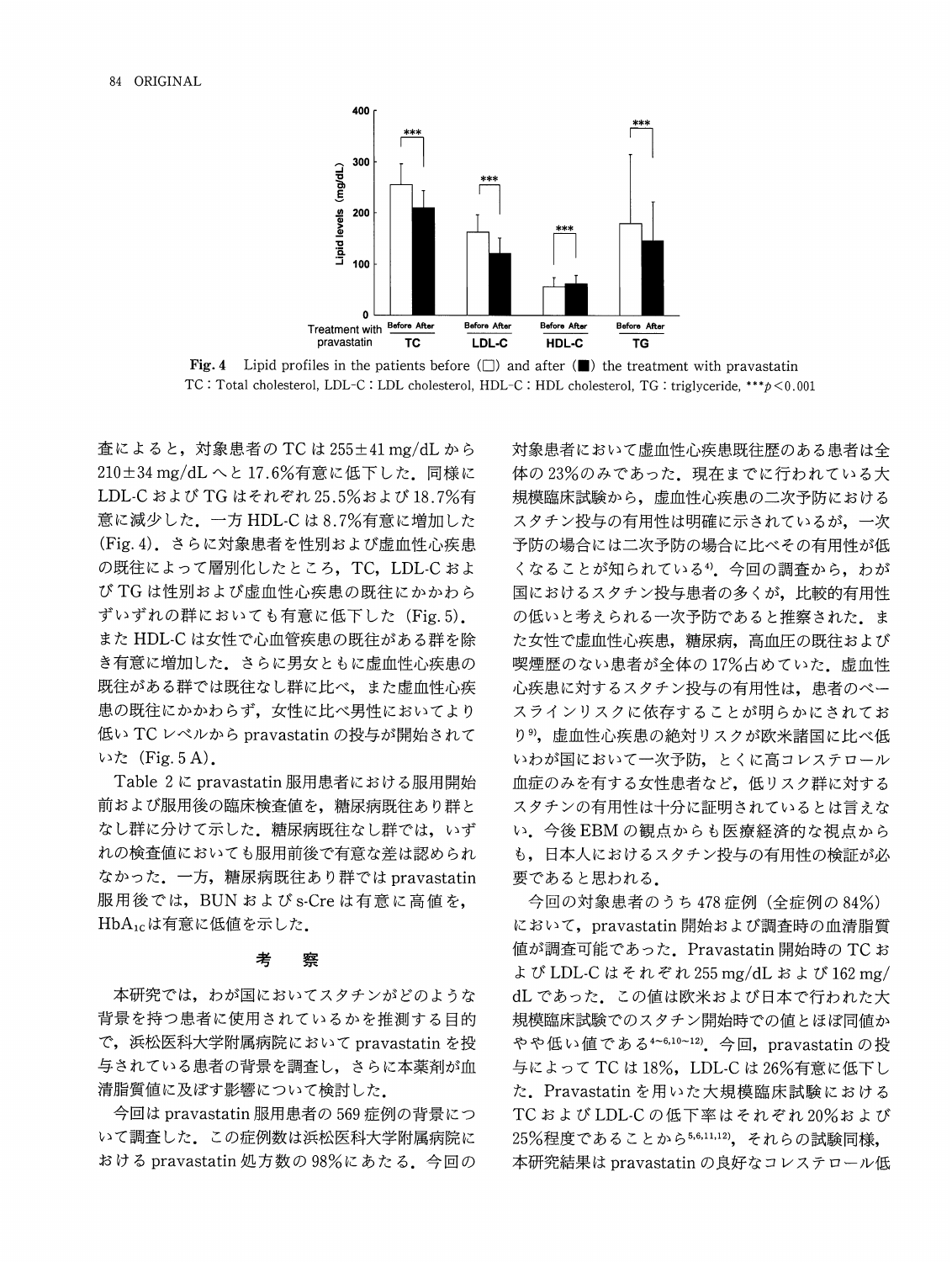

Fig. 5 Lipid profiles before  $(\Box)$  and after  $(\Box)$  the treatment with pravastatin in male and female patients with or without coronary heart disease (CHD)

TC: Total cholesterol, LDL-C: LDL cholesterol, HDL-C: HDL cholesterol, TG: triglyceride, \*p < 0.05, \*\*p < 0.01, \*\*\*p < 0.001

| Laboratory data | Diabetes mellitus | Number of patients | Before pravastatin | After pravastatin    |
|-----------------|-------------------|--------------------|--------------------|----------------------|
| AST             |                   | 220                | $24.3 \pm 12.7$    | $23.0 \pm 10.0$      |
|                 | $+$               | 132                | $22.8 \pm 9.2$     | $22.8 \pm 13.9$      |
| ALT             |                   | 221                | $23.0 \pm 10.0$    | $21.7 \pm 16.8$      |
|                 | $+$               | 129                | $22.8 \pm 12.4$    | $22.2 \pm 20.6$      |
| <b>CPK</b>      |                   | 192                | $106 \pm 83$       | $108 + 58$           |
|                 | $^{+}$            | 116                | $99.8 \pm 93.3$    | $115 \pm 106$        |
| <b>BUN</b>      |                   | 208                | $16.4 \pm 5.2$     | $16.9 \pm 6.2$       |
|                 | $^{+}$            | 130                | $16.8 \pm 7.0$     | $18.4 \pm 9.1$ **    |
| s-Cre           |                   | 199                | $0.819 \pm 0.300$  | $0.838 \pm 0.336$    |
|                 | $^{+}$            | 131                | $0.770 \pm 0.367$  | $0.909 \pm 0.615***$ |
| <b>BS</b>       |                   | 107                | $104 \pm 19$       | $105 \pm 23$         |
|                 | $+$               | 118                | $163 + 74$         | $153 + 84$           |
| $HbA_{1c}$      |                   | $53 -$             | $5.57 \pm 0.49$    | $5.59 \pm 0.54$      |
|                 | $^{+}$            | 104                | $7.64 \pm 1.74$    | $7.37 \pm 1.61*$     |

Table 2 Laboratory data before and after the treatment with pravastatin in the patients with or without diabetes mellitus

Values are mean  $\pm$  SD,  $*p$  < 0.05,  $*p$  < 0.01,  $**p$  < 0.001

AST : L-asparate aminotransferase, ALT : L-alanine aminotransferase, CK : creatine kinase,

s-Cre : serum creatinine, BUN : blood urea nitrogen, BS : blood glucose,  $HbA_{1c}$  : hemoglobin  $A_{1c}$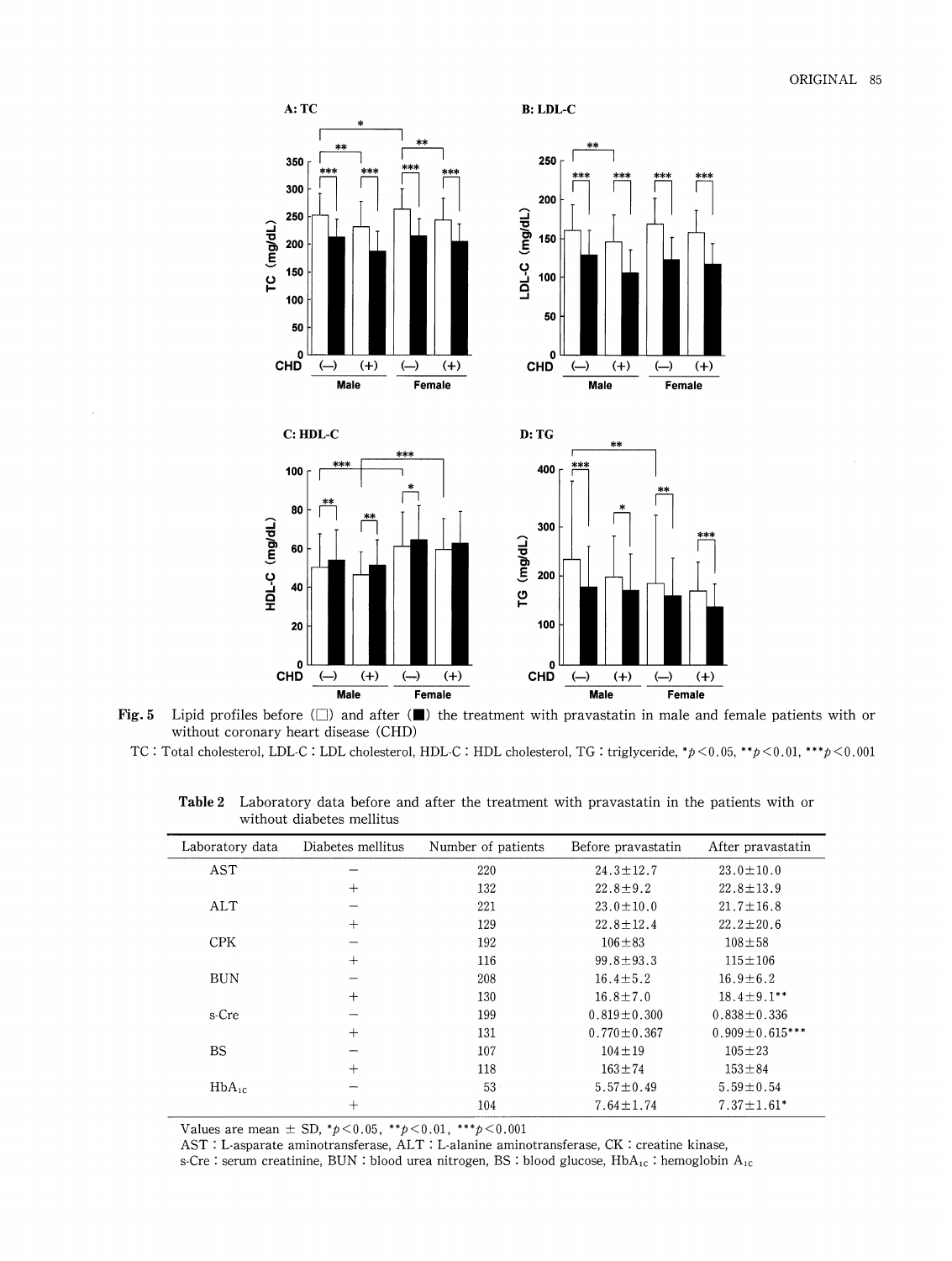|                          | Periods with pravastatin [month] |               |                 |                 |  |  |  |
|--------------------------|----------------------------------|---------------|-----------------|-----------------|--|--|--|
|                          | $0.9 - 22.1$                     | $22.1 - 50.8$ | $50.9 - 87.2$   | $87.5 - 174.5$  |  |  |  |
| Number of patinets       | 118                              | 119           | 119             | 118             |  |  |  |
| Male                     | 56 (48%)                         | 40(34%)       | 49 (41%)        | 33 (28%)        |  |  |  |
| Age <sup>*</sup> [years] | $59.4 + 13.2$                    | $64.2 + 11.7$ | $64.6 \pm 11.9$ | $65.4 \pm 11.0$ |  |  |  |
| Smoking*                 | 23 (19%)                         | 21(18%)       | 18 (15%)        | 16(14%)         |  |  |  |
| Risk factors             |                                  |               |                 |                 |  |  |  |
| Coronary heart disease   | 36(31%)                          | 30(25%)       | 23(19%)         | (18%)<br>21     |  |  |  |
| Diabetes mellitus        | 39(33%)                          | 34 (29%)      | 41 $(34%)$      | 48 (41%)        |  |  |  |
| Hypertension             | 63 (53%)                         | (66%)<br>79   | 72 (61%)        | 76 (64%)        |  |  |  |

Table 3 Demographic characteristics of the patients in the quartile treatment periods with pravastatin

Values are number of patients or mean $\pm$ SD.

 $($ ): % of numbers in the quartile treatment periods with pravastatin.

\*Data at the point of the survey are presented .

# 下作用を示すものである.

今回興味深いことに、男女ともに虚血性心疾患の既 往がある群では既往なし群に比べ, pravastatin はよ り低値の TC レベルから処方が開始されていること が明らかとなった。また虚血性心疾患の既往にかかわ らず,女性に比べ男性でより低いTCからpravastatin の処方が開始されていた。このことは、処方者 が虚血性心疾患発症リスクを考慮し、男性や虚血性心 疾患の既往のある患者に対して、より低い TCから 投与を開始したものと考えられる。

スタチン投与による臨床検査値の変動は、糖尿病の 既往なし群では認められなかった。糖尿病を有する患 者でpravastatin服用後においてHbA<sub>1c</sub>が有意に低 下していた。本研究では糖尿病の治療開始時期などの 調査は行っていないため、HbA1cが低下した理由は 明らかではないが, pravastatin服用期間中に糖尿病 の治療が開始されたのではないかと思われる。さらに 糖尿病を有する患者において腎機能検査値(s-Cre, BUN)の有意な上昇を認めた。このメカニズムは明 らかではないが、糖尿病の合併症として腎機能障害の 頻度は高く、非糖尿病患者群では pravastatin 投与に よっても s-Cre と BUN の有意な変化は認められない ことから、糖尿病の自然経過を反映するものかもしれ ない.

今回の調査は浜松医科大学附属病院の pravastatin 服用患者を対象とした。本研究結果は大学病院のよう な特定機能病院のものであり、直接わが国全体の処方 動向と一致するものではないかもしれない。一般病院 や診療所などにおける同様な調査の結果と併せて考慮 する必要があるだろう。

さらに本研究では2002年6月から1年間の期間に

pravastatin を投与されているほぼ全患者について調  $\hat{\Phi}$ し, 2002年6月からさかのぼって平均4.5年間の 投与期間について調査した。したがって調査対象に は、長期間投与されている患者と比較的最近投与が開 始されている患者が混在している (Fig.1). このう ちとくに長期間にわたって投与されている患者につい てのデータの解釈には慎重でなければならない。すな わち数年前に投与が開始され、2002年の6月から1 年間の期間のいずれかの時点でも引き続き, pravastatinが投与されている患者は、数年前に投与開始と なった患者の一部分と考えられ、死亡例、当該医療機 関への来院を中止したもの、来院は続けているとして も副作用や十分な効果がみられないために投与を中止 または変更したもの、または逆に血清脂質の正常化な どの理由で治療を中止したものなどは、本研究の調査 対象には含まれていない。これらの理由で調査対象に 含まれていない患者の背景と、調査対象に含まれてい る長期にわたって投与が続けられている患者の背景が 相違する可能性は否定できない. Pravastatin 服用期 間に対して対象患者の背景因子を検討したところ、年 齢および虚血性心疾患の既往率以外の因子に関しては 明らかな傾向は認められなかった (Table 3). 平均 年齢は服用期間が長くなるほど高い傾向が認められ た.さらに虚血性心疾患の既往患者の割合は服用期間 が短いほど増加する傾向が認められた。この理由とし て長期投与患者では虚血性心疾患発症にともなう他剤 への変更または患者の死亡や転院が潜在する可能性が 考えられる。したがって、今回の調査結果では pravastatin服用患者の虚血性心疾患既往率を低く見 積もっている可能性は否定できない。一方でこの結果 は、最近になって pravastatin は一次予防に比べ二次